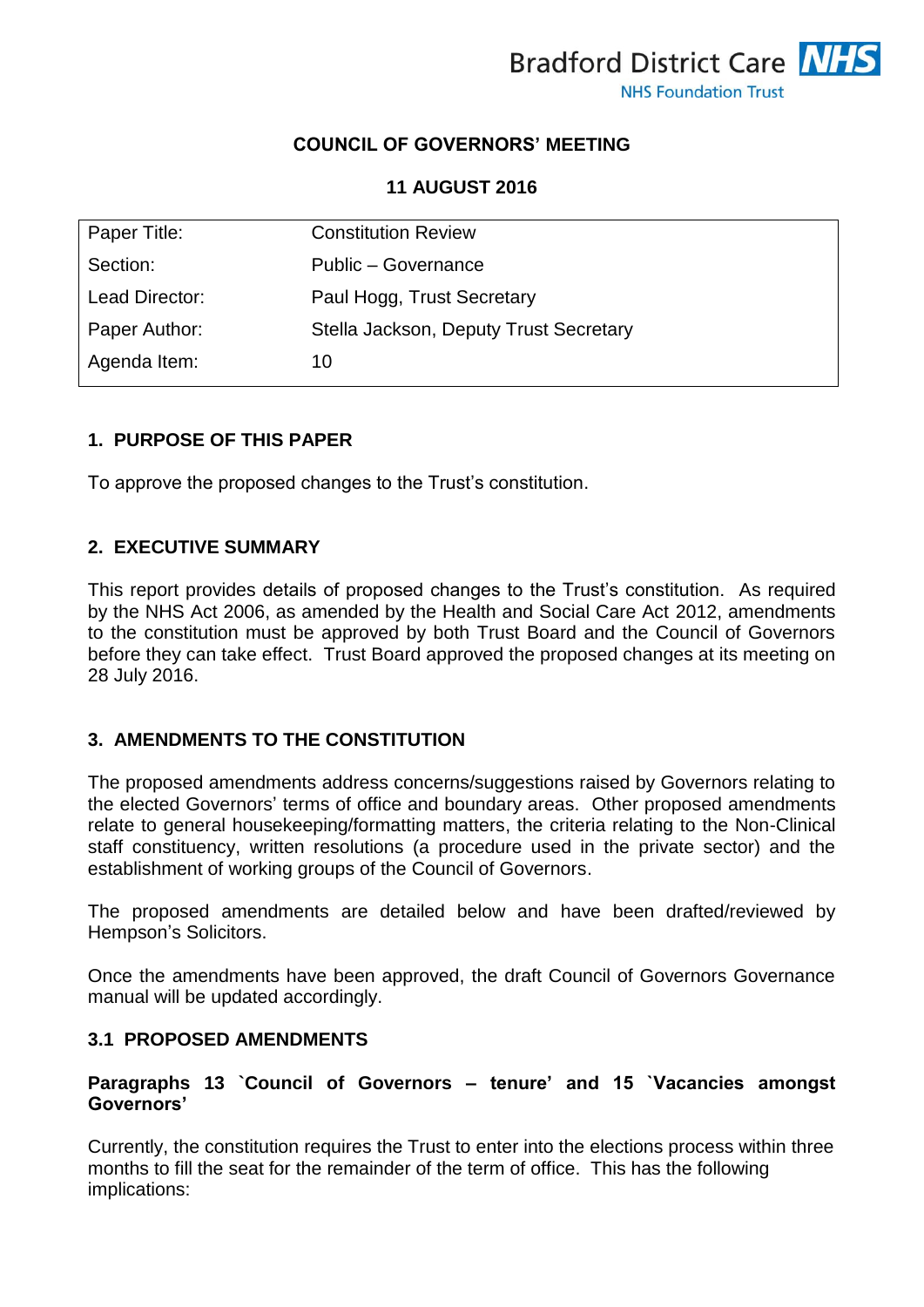- Resources the cost to run each election and the resultant impact on the Membership office workload;
- Sustainability the term of office of each Governor would expire on the same date (the Council of Governors', at its meeting on 15 August 2015, believed this posed a potential continuity risk to the Trust and considered it appropriate to review this).

In order to address these issues, it is proposed that the amendments detailed below are made to paragraphs 13.1 and 15.3.3:

Paragraph 13.1 currently states:

*`A governor (whether elected or appointed) may serve a term of office of three years'*

It is proposed that this is changed to read:

`*A governor (whether elected or appointed) may serve a term of office of up to three years provided that, in the case of a governor who is appointed or elected after the date this amended Constitution comes into force, his term of office shall expire no later than 31 March in his final year of office'.*

Paragraph 15.3.3 currently states:

*`If there is no such next highest polling candidate for that seat willing to take office or if the most recent election did not take place within the last six months, be at liberty to call an election within three months to fill the seat for the remainder of the term of office'*

It is proposed that this is changed to read:

*`If there is no such next highest polling candidate for that seat willing to take office or if the most recent election did not take place within the last six months, the Council of Governors may leave the seat vacant until the next scheduled election, where an election is due to be held within the next twelve months, provided that the Council of Governors can continue to be quorate until the election is held. If the Council of Governors cannot be quorate during the relevant period or if an election is not due to be held within the next twelve months, the Council of Governors shall call an election as soon as reasonably practicable to fill the vacant seat'.*

## **Annex 1 – The Public Constituency**

Since the constitution was first produced, the local authority has made changes to it constituency boundaries. Manningham has moved from the Bradford East constituency to the Bradford West constituency and Little Horton has moved from the Bradford West constituency to the Bradford East constituency.

It is proposed that Annex 1 of the constitution is updated to reflect these changes.

## **Annex 2 – The Staff Constituency**

This annex provides criteria relating to both the Clinical and Non-Clinical staff constituencies. Last year, two managers that were qualified but not currently delivering healthcare services nominated themselves for the Clinical constituency when they should have nominated themselves for the Non-Clinical constituency. The Trust Secretary exercised his powers to accept the nominations on the basis that those staff were more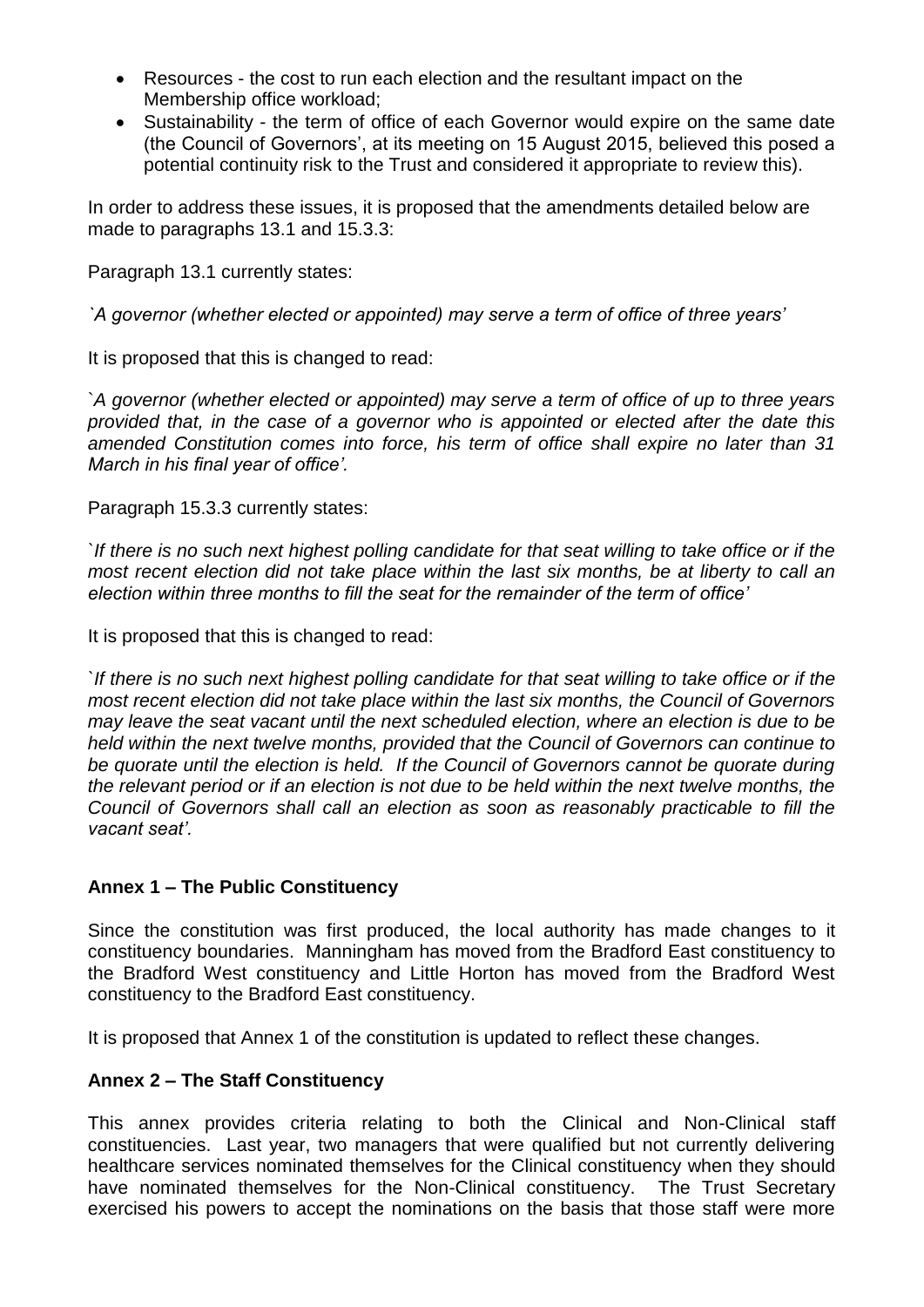likely to elicit votes from the Clinical constituency than they were from the Non-Clinical constituency. It is proposed, therefore, that Annex 2 is updated accordingly.

Annex 2 currently states that:

*`The Clinical group will contain all staff who are qualified or non-registered and who deliver healthcare services and treatment. The Non-Clinical constituency will contain all other staff such as those in corporate roles e.g. human resources, finance, estates and facilities and those who provide administrative support in the Trust.'*

It is proposed that this is changed to read:

*`The Clinical group will contain all staff who are qualified or non-registered and who deliver healthcare services and treatment directly or undertake a managerial role within a clinical team. The Non-Clinical constituency will contain all other staff such as those in corporate roles e.g. human resources, finance, estates and facilities and those who provide administrative support in the Trust.'*

#### **Annex 4 – FTN Model Rules for Elections**

It is proposed that some amendments are made to formatting. Track changes have been made to this section of the constitution to highlight the suggested amendments.

#### **Annex 5 – Additional Provisions – Council of Governors**

The Council of Governors has established a Nominations Committee to assist in the process of appointment of Non-Executive Directors (including the Chair). Annex 5 of the constitution refers to this committee as the `Appointments Committee'. It is proposed, therefore, that references to the `Appointments Committee' are replaced with `Nominations Committee'.

## **Annex 6 – Standing Orders for the Council of Governors**

On occasion, there may be a matter which requires consideration by the Council of Governors between its scheduled meetings, with a risk that an additional meeting may not be quorate. Consequently, it is proposed that the Council of Governors be provided with the opportunity to pass written resolutions outside of scheduled meetings.

It is proposed, therefore, that Annex 6 incorporates a section about Written Resolutions. The proposed wording to be used is:

## **4.9Written Resolutions**

4.9.1 *The Council may use the process for adopting a written resolution set out in this paragraph 4.9 to enable them to transact business between meetings of the Council. The process for adopting a written resolution shall not be used to replace meetings of the Council.*

## *Proposing written resolutions*

*4.9.2 At the Chairman's request, the Secretary shall propose a written resolution to the Governors.*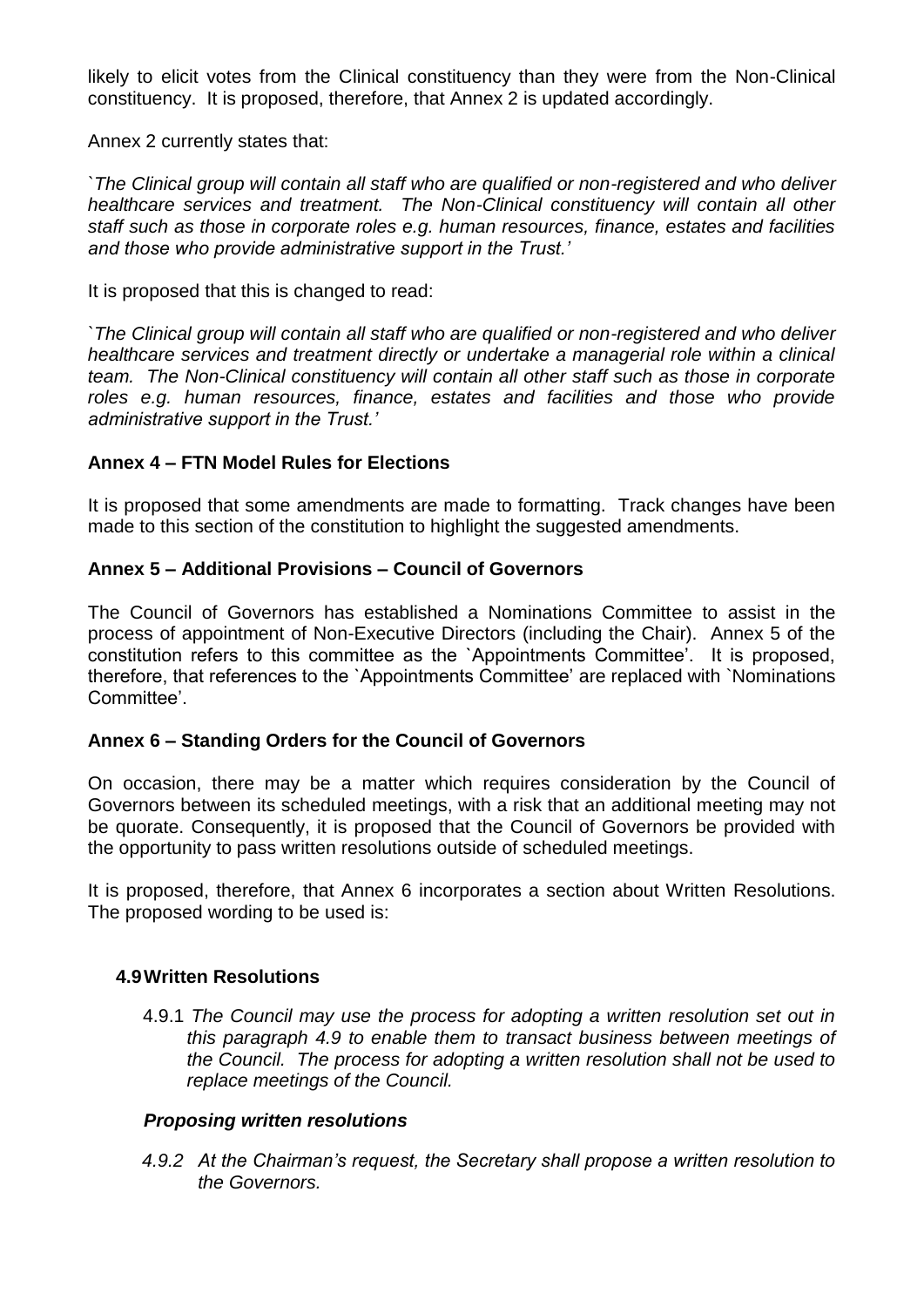- *4.9.3 A written resolution is proposed by giving notice of the proposed resolution to the Governors. Such notice shall stipulate:*
	- *(a) The proposed resolution; and*
	- *(b) The long-stop date by which the written resolution is to be adopted, which shall be not less than ten (10) days from the date the written resolution is dispatched by the Secretary.*
- *4.9.4 Notice of a proposed written resolution must be given in writing to each Governor. Notice by email or post is permitted.*

## *Adopting written resolutions*

- *4.9.5 A proposed written resolution shall be adopted when it has been signed and returned to the Secretary by email or post by a majority of the Governors. Where a Governor returns the proposed written resolution to the Secretary by email, the written resolution shall be deemed to have been duly signed by the relevant Governor even in the absence of a physical signature.*
- *4.9.6 For the avoidance of doubt, the proposed written resolution shall lapse if it has not been signed and returned by the requisite number of Governors pursuant to paragraph 4.9.5 above, by the longstop date.*
- *4.9.7 If a written resolution is adopted, it shall be:*
	- *4.9.7.1 reported to the next meeting of the Council; and*
	- *4.9.7.2 treated as if it was a decision taken at a Council meeting in accordance with these Standing Orders.*
- *4.9.8 The Secretary shall ensure that the Trust keeps a record, in writing, of all written resolutions for at least six (6) years from the date of their adoption.*

## **Annex 6 – Standing Orders for the Council of Governors**

Standing Order (SO) 5 of Annex 6 suggests that the Council of Governors can arrange for its functions to be exercised by delegation. This is not in fact the case and Hempsons has advised the Trust that SO5 needs to be amended to reflect this. The Council of Governors can ask one or more Governors or a working group to assist it with the exercise of its functions but it cannot "delegate" its functions to one or more governors or to committees of the Council of Governors.

Hempsons has also recommended that within this section, all references to `committees' are replaced with `working groups'. This would not require the names of the Remuneration or Nominations committees to change as these are referred to separately within the constitution. The name of the 'Membership Development Committee' would, however, need to change to the `Membership Development Working Group'.